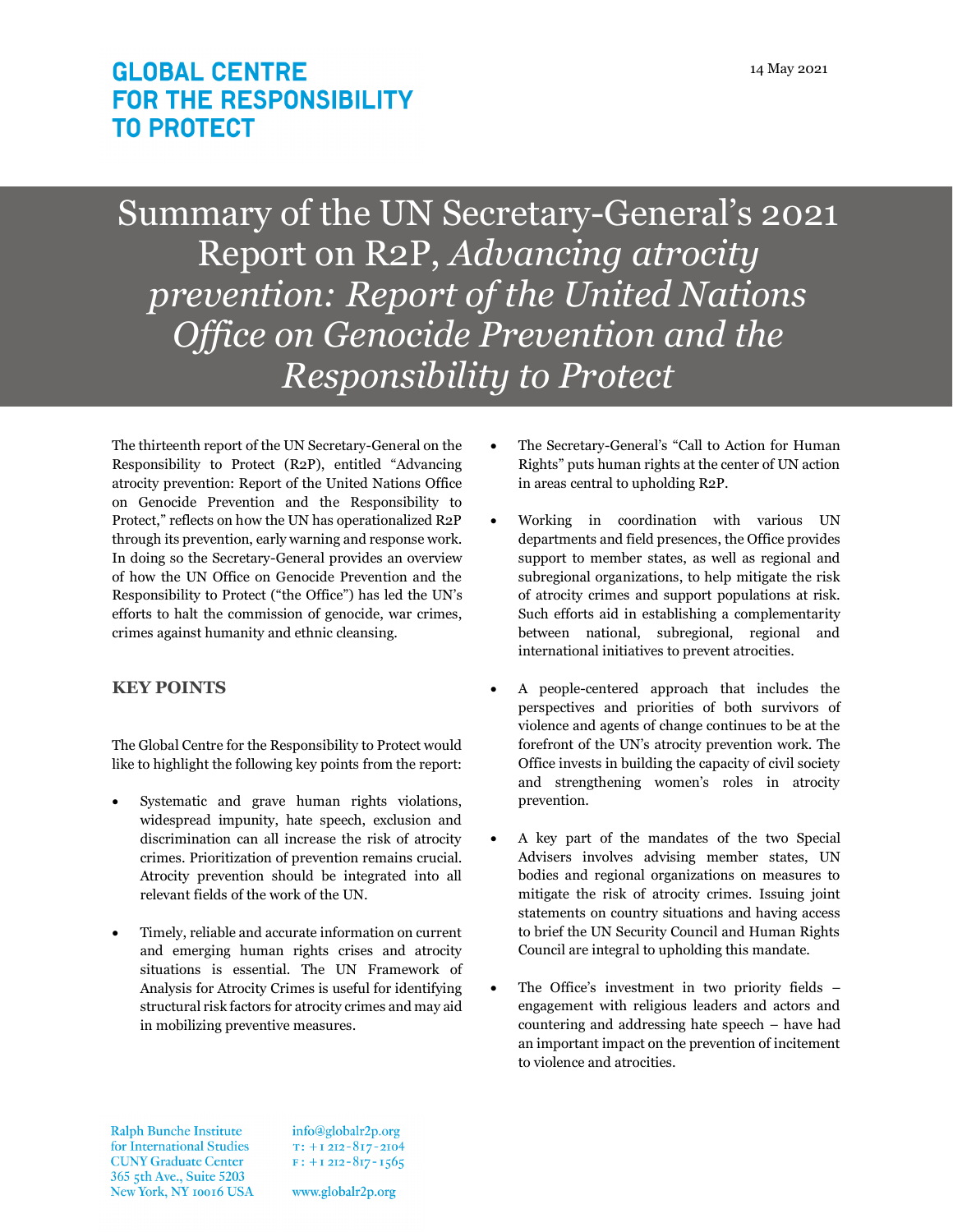## **SECTION II: THE OFFICE ON GENOCIDE PREVENTION AND THE RESPONSIBILITY TO PROTECT**

The Secretary-General provides a brief overview of the mandate, purposes and functions of the UN Special Advisers on the Prevention of Genocide and on R2P, whose positions were established in 2004 and 2007 respectively. The report notes that the Special Advisers have distinct but complementary mandates and responsibilities, implementing common methodologies and efforts towards prevention across the UN system. The Secretary-General emphasizes that the inclusion of the Special Adviser on R2P within the Office added "value in terms of new tasks focusing on advocacy, crosssectoral assessment, as well as cumulative learning on how to anticipate, prevent and respond to crises relating to the responsibility to protect."

## **SECTION III: OPERATIONALIZING ATROCITY PREVENTION**

The Secretary-General noted that the "implementation of the responsibility to protect is an integral part of [his] broader strategy for prioritizing prevention." The report highlights key areas of the Special Advisers' work on prevention, including analyzing risk, providing early warning and encouraging member states to take effective action in response to situations where populations are at risk of atrocities or where crimes are ongoing. The Secretary-General also acknowledges the role of the Office in upholding pillar II of R2P (the responsibility of the international community to assist states in upholding R2P), particularly through strengthening the prevention, early warning and response capacity of states, regional and subregional organizations and civil society.

#### *Risk assessment: Information gathering and analysis*

The report emphasizes the utility of the Framework of Analysis for Atrocity Crimes as an early warning tool the Office uses to collect information and assess the presence of risk factors for atrocity crimes. The Office also uses the Framework to increase the capacity of other actors to assess challenges and identify new opportunities for prevention, as well as to ensure that atrocity risk factors are considered by relevant UN inter-agency mechanisms.

Effective early warning requires holistic and systematic analysis of emerging threats. The Secretary-General highlights that the Office helps to ensure this by actively collaborating with many UN entities, including through inter-agency consultations and operational cooperation. Effective early warning also requires timely, reliable and accurate information on current and emerging human rights crises. The Secretary-General points to field visits conducted by the Office and information maintained by other UN agencies as essential components of atrocity risk assessment.

#### *Strengthening early warning and prevention*

Reiterating that no society is immune to mass atrocities, the Secretary-General emphasizes that building national capacities for prevention is a key priority in implementing R2P. Prevention is an ongoing process that requires sustained efforts to build resilience to atrocities by promoting respect for the rule of law and human rights, establishing legitimate and accountable national institutions, and supporting a strong and diverse civil society. The report also notes that achieving sustainable development and the 2030 Agenda would be the most effective way to prevent human suffering and crisis.

The report details the Office's work in strengthening early warning and prevention among UN member states, regional and sub-regional organizations and civil society.

*Supporting national and regional efforts.*  Working closely with national institutions, including National Human Rights Institutions (NHRIs), Ombudspersons and parliamentarians, is a key part of supporting a state-owned, sustainable effort towards the effective prevention of atrocities. The Secretary-General notes that much of the Office's work at the national level is done in coordination with atrocity prevention and R2P focal points. Support to regional organizations is also useful because they can encourage governments to recognize their obligations under relevant international conventions and ensure the accurate and timely flow of country-level information and analysis to global decision-makers.

The report highlights the following work conducted by the Office in this regard:

• Producing guidance notes for parliamentarians and NHRIs that underscore the importance of atrocity prevention. Encouraging parliamentarians to hold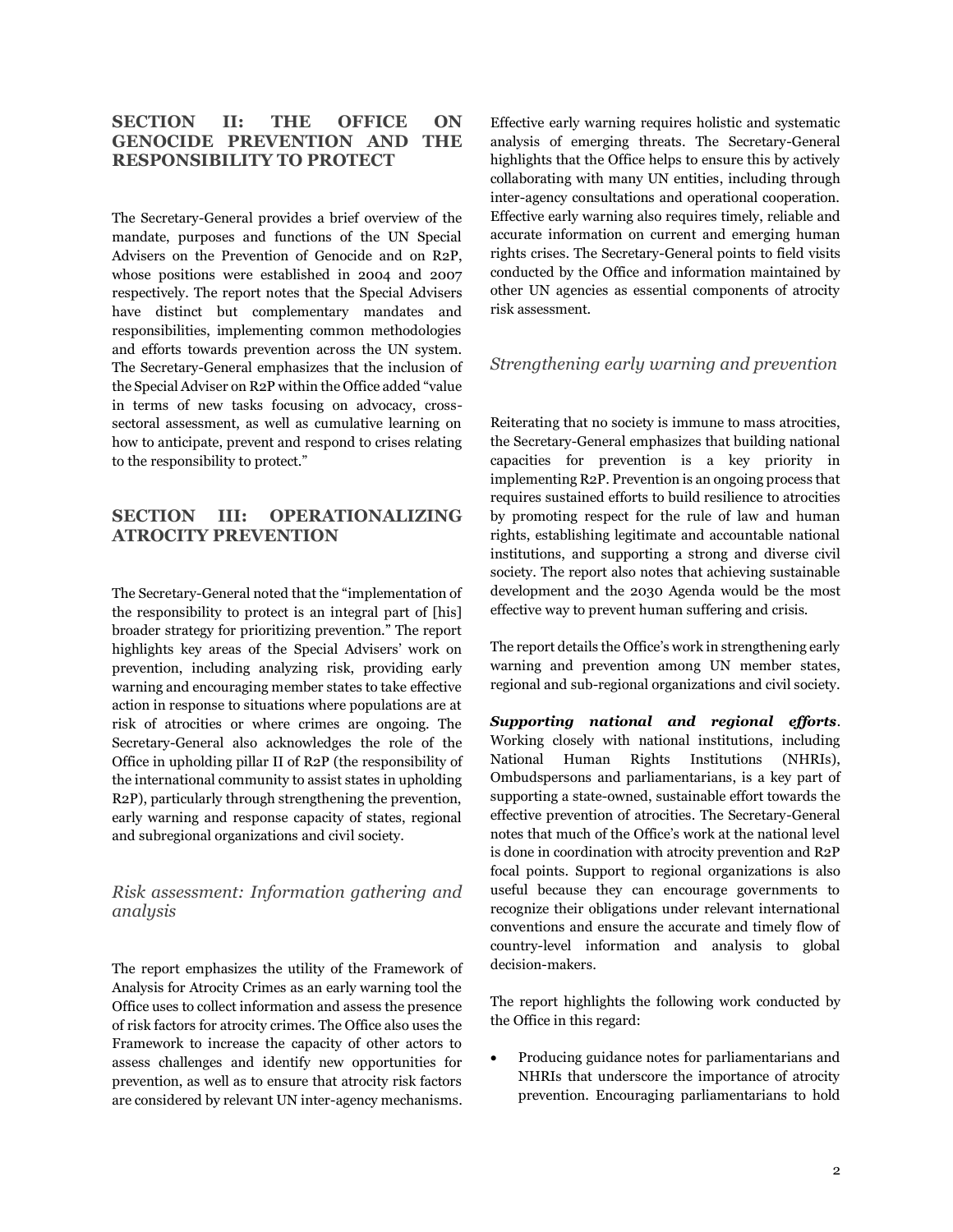briefings on atrocity crime risks and invite civil society to provide recommendations for action.

- Providing requested technical assistance to member states on establishing or strengthening mechanisms for preventing atrocity crimes, including early warning mechanisms.
- Supporting national efforts to incorporate obligations emanating from international legal instruments into national systems, including the criminalization of atrocity crimes in domestic law.
- Addressing the legacy of the past and supporting transitional justice initiatives, institutions and processes, including in partnership with the Special Rapporteur on the Promotion of Truth, Justice, Reparation, and Guarantees of non-Recurrence.
- Supporting regional organizations in preventing atrocity crimes and strengthening early warning systems.

*Supporting grassroots efforts.* Preventing atrocity crimes requires a "whole-of-society approach" that includes non-state actors such as civil society, community groups and local media. The report emphasizes that these groups are "primary agents of peacebuilding" and aid in identifying vulnerabilities and supporting on-the-ground efforts to strengthen resilience against atrocity crimes. Investing in and supporting civil society plays a critical role in preventing atrocity crimes in the early stages, before opportunities for international engagement expire and more costly actions are required.

The report highlights the following work conducted by the Office in this regard:

- Supporting efforts to build the capacity of civil society to engage in atrocity prevention, including through trainings and advocacy workshops.
- Prioritizing the strengthening of women's roles in atrocity prevention and supporting women's grassroots organizations through workshops aimed at presenting risk factors and policy options for mitigation.
- Engaging with nongovernmental organizations, community-level groups, grassroots organizations, traditional elders, religious leaders and faith-based actors, indigenous communities, and research and academic institutions to further their understanding of the causes and dynamics of atrocity crimes.

*Advising and mobilizing preventive and collective action by Member States, Regional Organizations and the United Nations*

The Secretary-General emphasizes the importance of advising states, UN bodies and regional organizations on situations of concern and on measures to mitigate the risk of atrocity crimes – this early warning encompasses a key part of the mandate of the Special Advisers on the Prevention of Genocide and the Responsibility to Protect. The Secretary-General clarifies that early warning comes in various formats, and that the sensitive nature of atrocity crimes means that the Special Advisers must balance between the risk of over-alerting and the risk of not doing so in the face of a serious deterioration of circumstances.

The Special Advisers have pursued various strategies in early warning, including issuing joint public statements regarding particular situations, sometimes in partnership with other UN offices, and contributing to statements by other UN senior officials in order to mobilize action.

The Secretary-General emphasizes that mobilizing action based on early warning requires active engagement by those in a position to affect change, recalling that the UN Security Council has a special responsibility for the prevention of atrocity crimes. The report highlights the role of Special Adviser on the Prevention of Genocide in mobilizing this action, through close work with the Human Rights Council and through briefings on a variety of situations.

### **SECTION IV: PRIORITY FIELDS FOR ACTION IN PREVENTION OF ATROCITY CRIMES**

The Secretary-General highlights two thematic crosscutting areas prioritized by the Office in the prevention of atrocity crimes:

*Preventing incitement to violence through engagement with religious leaders and actors*

Preventing incitement to violence is a key component of the prevention of atrocity crimes, as incitement can be both an early warning indicator and a trigger for